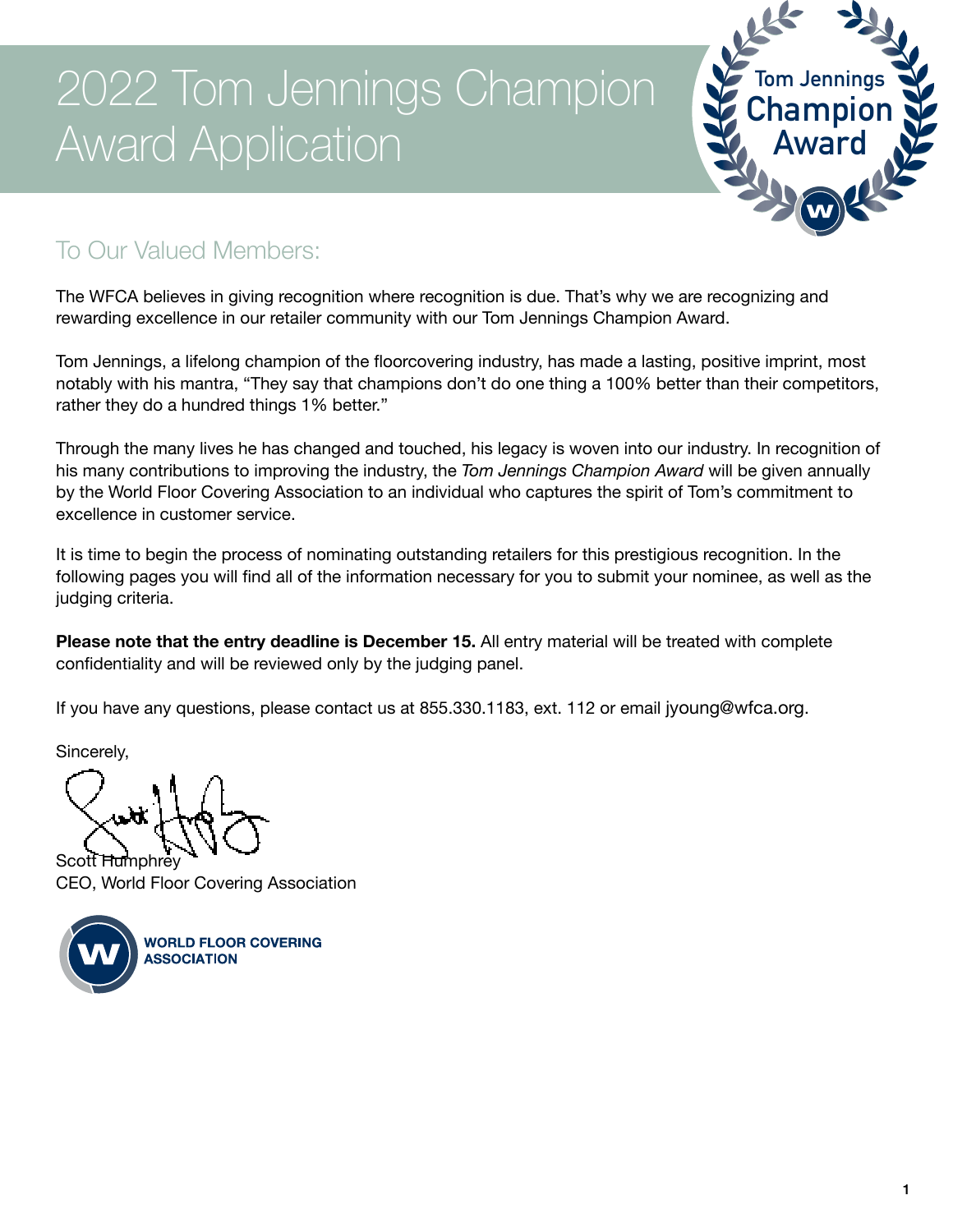#### Please complete the questionnaire.

| Store Name:                                                            |                                            |       |          |        |      |           |  |  |
|------------------------------------------------------------------------|--------------------------------------------|-------|----------|--------|------|-----------|--|--|
| Nominee:                                                               |                                            |       |          |        |      |           |  |  |
| Address:                                                               |                                            |       |          |        |      |           |  |  |
| City:                                                                  |                                            |       |          | State: |      | $Zip +4:$ |  |  |
| Mailing Address:<br>(If Different)                                     |                                            |       |          |        |      |           |  |  |
| City:                                                                  |                                            |       |          | State: |      | $Zip +4:$ |  |  |
| Telephone:                                                             |                                            | Cell: |          |        | Fax: |           |  |  |
| E-Mail:                                                                |                                            |       | Website: |        |      |           |  |  |
|                                                                        | Nominating Organization and/or Individual: |       |          |        |      |           |  |  |
| Name:                                                                  |                                            |       |          |        |      |           |  |  |
| Company:                                                               |                                            |       |          |        |      |           |  |  |
| Telephone:                                                             |                                            | Cell: |          |        | Fax: |           |  |  |
| E-Mail:                                                                |                                            |       | Website: |        |      |           |  |  |
| Dlogge fill out the following information about the petertial nomines: |                                            |       |          |        |      |           |  |  |

lease fill out the following information about the potential nominee:

Number of Years in the Flooring Industry:

Positions Held in the Flooring Industry:



**Tom Jennings Champion**

**Award**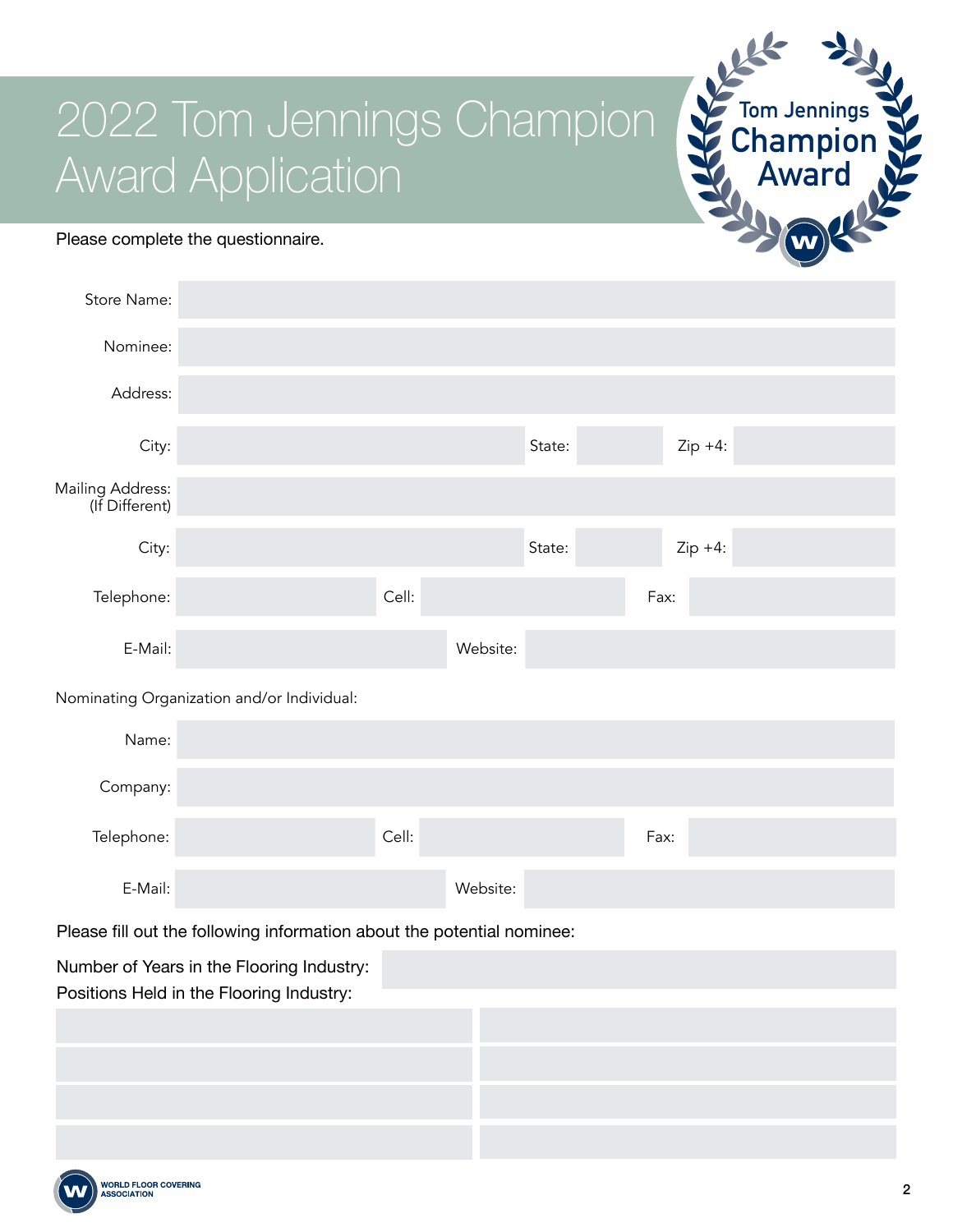

Describe how the nominee goes above and beyond by displaying a positive attitude, even under the most difficult circumstances, impacting the internal/external customer experience.

Describe how the nominee has been "caught in the act" of delivering exceptional service above and beyond the call of duty.

Describe how the nominee goes above and beyond by eliminating barriers for customers by effectively and efficiently communicating, collaborating, and addressing customer needs.

Describe how the nominee goes above and beyond in serving as a role model to coworkers through positive interactions with internal and/or external customers.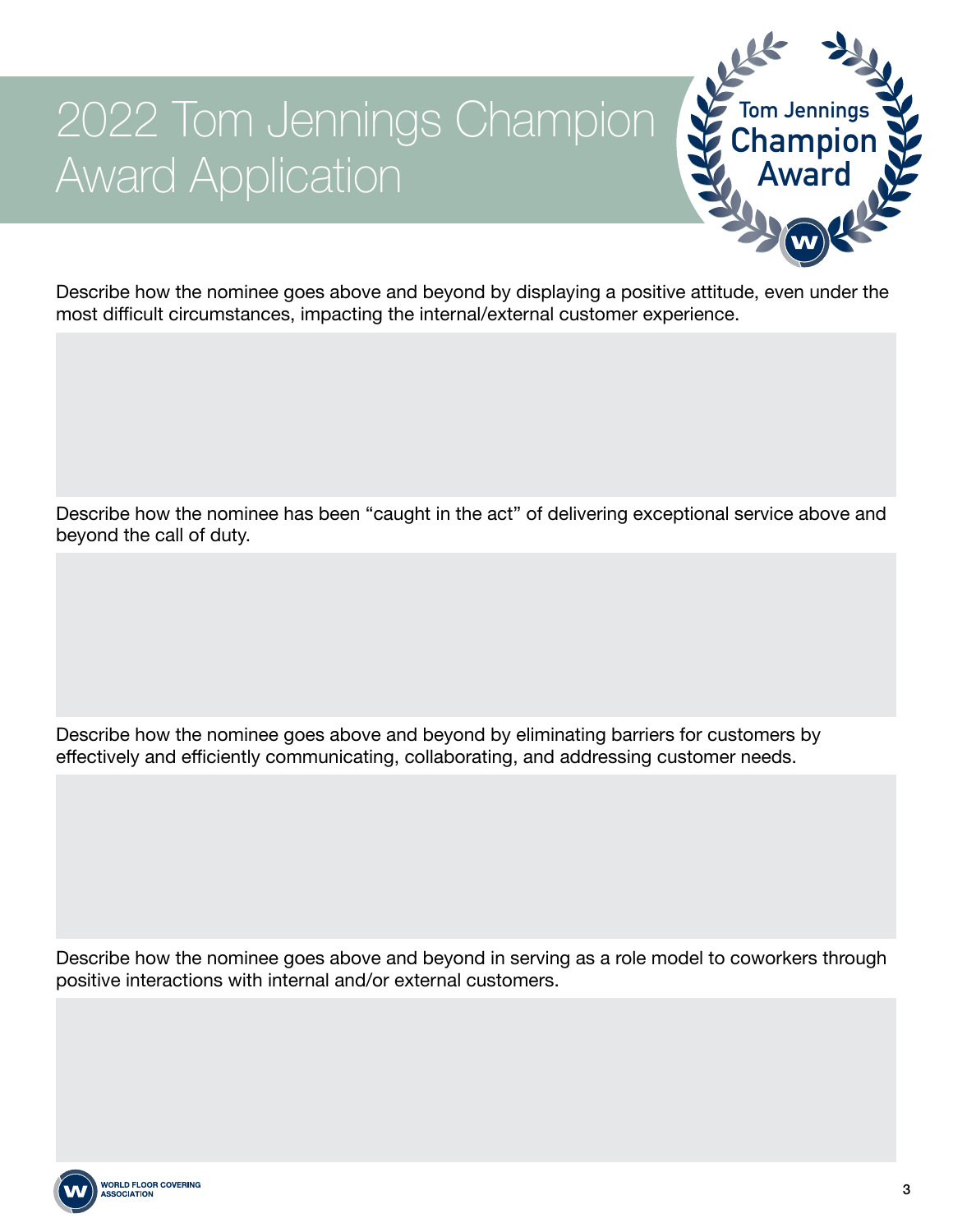

Testimonials from others regarding professionalism and integrity throughout the nominee's career.



Please attach appropriate support documentation, (i.e. periodical clippings, letters, articles, etc.) that you feel would be helpful in defining the nominee's suitability for this recognition.